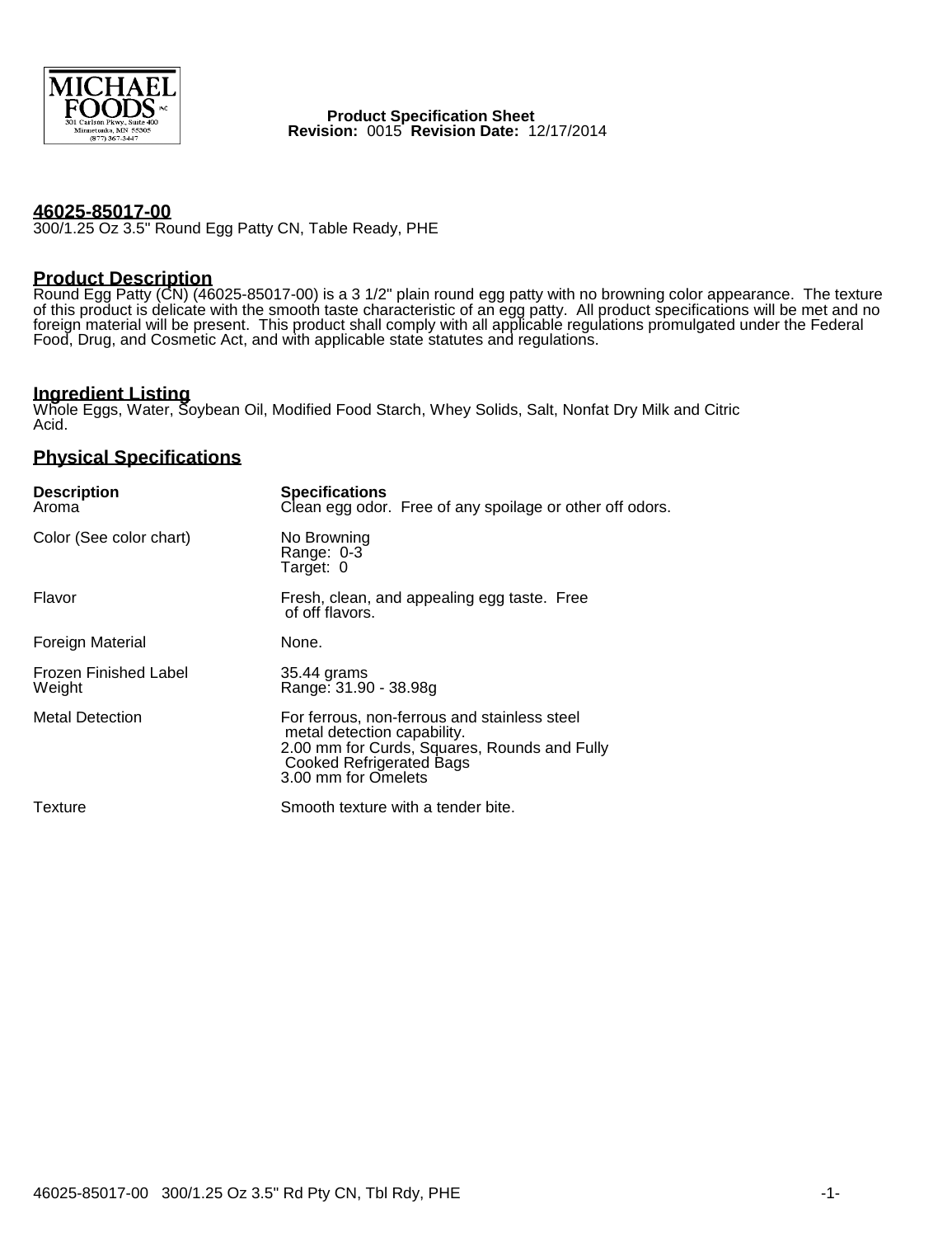# **Microbiological Specifications**

| <b>Description</b><br>Salmonella | <b>Specifications</b><br>Negative/100 g |
|----------------------------------|-----------------------------------------|
| <b>SPC</b>                       | $<$ 10,000 cfu/g                        |
| L. monocytogenes                 | Negative/50g                            |
| E. coli                          | $<$ 10 cfu/g                            |
| Coliforms                        | $<$ 10 cfu/g                            |
| Coagulase (+) Staph              | $<$ 10 cfu/g                            |

## **Packaging Requirements General Information**

| <b>Description</b>                         | <b>Specifications</b>      |
|--------------------------------------------|----------------------------|
| Case Dimension                             | 18.250" x 11.375" x 7.375" |
| <b>Product Count per Case</b>              | 300                        |
| Case/Cubic Feet                            | 0.890                      |
| Cases/Pallet                               | 72                         |
| Cases/Layer                                | 8                          |
| Gross Product Case Weight/Lbs (w/o pallet) | 24.320                     |
| Net Product Weight/Lbs                     | 23.440                     |
| Gross Product Case Weight/Lbs (w/pallet)   | 25.080                     |

| <b>Plant Specific</b>         |                     |                               |                     |
|-------------------------------|---------------------|-------------------------------|---------------------|
| <b>Description</b>            | Value               | <b>Description</b>            | Value               |
| <b>MGW - Gaylord</b>          |                     | Papetti's of lowa             |                     |
| Box Printed, 85017 Rd Patty   | 617203              | Box, Printed, 85017 Rnd Patty | 600638              |
| box dimension                 | 18.625x11.750x8.063 | box dimension                 | 18.250x11.375x7.375 |
| Bag, 70001, Auto              | 607540              | Bag, 23 x 14 x 28, BK         | 602823              |
| Chip Board 40 x 48 18 PT.     | 604353              | Chip Board 40 x 48 18 PT.     | 604353              |
| box dimension                 | 0.000x0.000x0.000   | box dimension                 | 0.000x0.000x0.000   |
| Tape, Machine, Clear, Acrylic | 614243              | Tape, Large, Intertape (3000) | 607137              |
| <b>Description</b>            | Value               | <b>Description</b>            | Value               |
| <b>PHE - Klingerstown</b>     |                     |                               |                     |
| Box, Printed, 85017 Rnd Patty | 600638              |                               |                     |
| box dimension                 | 18.250x11.375x7.375 |                               |                     |
| Bag, Plastic, 19.5 x 15 x 30  | 602123              |                               |                     |
| Chip Board 40 x 48 18 PT.     | 604353              |                               |                     |
| box dimension                 | 0.000x0.000x0.000   |                               |                     |
| Tape, Machine 3 IN            | 600390              |                               |                     |

See Pallet Layout Report for pallet configuration.

| <b>Description</b>            | Value               |
|-------------------------------|---------------------|
| Papetti's of lowa             |                     |
| Box, Printed, 85017 Rnd Patty | 600638              |
| hox dimension                 | 18.250x11.375x7.375 |
| Bag, 23 x 14 x 28, BK         | 602823              |
| Chip Board 40 x 48 18 PT.     | 604353              |
| hox dimension                 | 0.000x0.000x0.000   |
| Tape, Large, Intertape (3000) | 607137              |
|                               |                     |